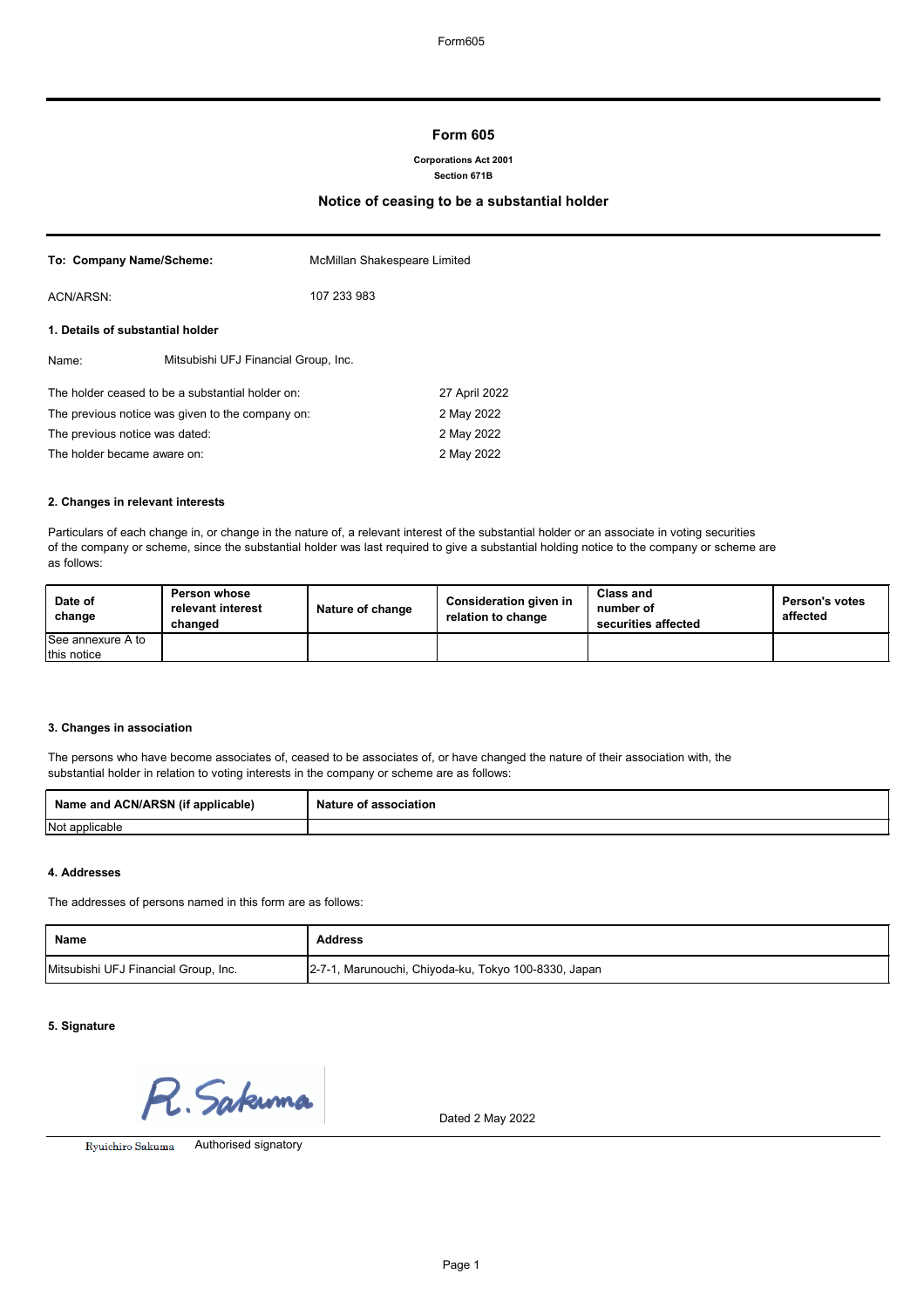## **Annexure A**

This is annexure A of 3 pages referred to in Form 605, Notice of ceasing to be a substantial holder dated 2 May 2022

R. Sakuma

Ryuichiro Sakuma

Authorised signatory **Dated 2 May 2022** 

| to change<br>Date of change<br>Nature of change<br>securities affected<br>interest changed<br>affected<br>Purchase of securities by<br>Mitsubishi UFJ Financial<br>an entity controlled by<br>520.3<br>27/04/2022<br>43 Ordinary Shares<br>43<br>Group, Inc.<br>Morgan Stanley<br>Purchase of securities by<br>Mitsubishi UFJ Financial<br>an entity controlled by<br>72.24<br>6 Ordinary Shares<br>6<br>27/04/2022<br>Group, Inc.<br>Morgan Stanley<br>Purchase of securities by<br>Mitsubishi UFJ Financial<br>an entity controlled by<br>27/04/2022<br>132<br>11 Ordinary Shares<br>11<br>Group, Inc.<br>Morgan Stanley<br>Purchase of securities by<br>Mitsubishi UFJ Financial<br>an entity controlled by<br>27/04/2022<br>48 Ordinary Shares<br>583.68<br>48<br>Group, Inc.<br>Morgan Stanley<br>Purchase of securities by<br>Mitsubishi UFJ Financial<br>an entity controlled by<br>27/04/2022<br>1,234.97<br>103 Ordinary Shares<br>103<br>Group, Inc.<br>Morgan Stanley<br>Purchase of securities by<br>Mitsubishi UFJ Financial<br>an entity controlled by<br>27/04/2022<br>14,843.62<br>1,238 Ordinary Shares<br>1,238<br>Group, Inc.<br>Morgan Stanley<br>Purchase of securities by<br>Mitsubishi UFJ Financial<br>27/04/2022<br>an entity controlled by<br>47.92<br>4 Ordinary Shares<br>4<br>Group, Inc.<br>Morgan Stanley<br>Purchase of securities by<br>Mitsubishi UFJ Financial<br>an entity controlled by<br>27/04/2022<br>572.46<br>47 Ordinary Shares<br>47<br>Group, Inc.<br>Morgan Stanley<br>Purchase of securities by<br>Mitsubishi UFJ Financial<br>an entity controlled by<br>27/04/2022<br>55 Ordinary Shares<br>665.50<br>55<br>Group, Inc.<br>Morgan Stanley<br>Purchase of securities by<br>Mitsubishi UFJ Financial<br>an entity controlled by<br>27/04/2022<br>4 Ordinary Shares<br>48.00<br>4<br>Group, Inc.<br>Morgan Stanley<br>Purchase of securities by<br>Mitsubishi UFJ Financial<br>an entity controlled by<br>27/04/2022<br>547.65<br>45 Ordinary Shares<br>45<br>Group, Inc.<br>Morgan Stanley<br>Purchase of securities by<br>Mitsubishi UFJ Financial<br>27/04/2022<br>an entity controlled by<br>1,020.85<br>85 Ordinary Shares<br>85<br>Group, Inc.<br>Morgan Stanley<br>Purchase of securities by<br>Mitsubishi UFJ Financial<br>27/04/2022<br>an entity controlled by<br>3,840.00<br>320 Ordinary Shares<br>320<br>Group, Inc.<br>Morgan Stanley<br>Purchase of securities by<br>Mitsubishi UFJ Financial<br>an entity controlled by<br>768.60<br>63 Ordinary Shares<br>63<br>27/04/2022<br>Group, Inc.<br>Morgan Stanley<br>Purchase of securities by<br>Mitsubishi UFJ Financial<br>3<br>an entity controlled by<br>36.00<br>3 Ordinary Shares<br>27/04/2022<br>Group, Inc.<br>Morgan Stanley<br>Purchase of securities by<br>Mitsubishi UFJ Financial<br>an entity controlled by<br>27/04/2022<br>481.60<br>40 Ordinary Shares<br>40<br>Group, Inc. |                       |                | <b>Consideration</b> |                            |                |
|---------------------------------------------------------------------------------------------------------------------------------------------------------------------------------------------------------------------------------------------------------------------------------------------------------------------------------------------------------------------------------------------------------------------------------------------------------------------------------------------------------------------------------------------------------------------------------------------------------------------------------------------------------------------------------------------------------------------------------------------------------------------------------------------------------------------------------------------------------------------------------------------------------------------------------------------------------------------------------------------------------------------------------------------------------------------------------------------------------------------------------------------------------------------------------------------------------------------------------------------------------------------------------------------------------------------------------------------------------------------------------------------------------------------------------------------------------------------------------------------------------------------------------------------------------------------------------------------------------------------------------------------------------------------------------------------------------------------------------------------------------------------------------------------------------------------------------------------------------------------------------------------------------------------------------------------------------------------------------------------------------------------------------------------------------------------------------------------------------------------------------------------------------------------------------------------------------------------------------------------------------------------------------------------------------------------------------------------------------------------------------------------------------------------------------------------------------------------------------------------------------------------------------------------------------------------------------------------------------------------------------------------------------------------------------------------------------------------------------------------------------------------------------------------------------------------------------------------------------------------------------------------------------|-----------------------|----------------|----------------------|----------------------------|----------------|
|                                                                                                                                                                                                                                                                                                                                                                                                                                                                                                                                                                                                                                                                                                                                                                                                                                                                                                                                                                                                                                                                                                                                                                                                                                                                                                                                                                                                                                                                                                                                                                                                                                                                                                                                                                                                                                                                                                                                                                                                                                                                                                                                                                                                                                                                                                                                                                                                                                                                                                                                                                                                                                                                                                                                                                                                                                                                                                         | Person whose relevant |                | given in relation    | <b>Class and number of</b> | Person's votes |
|                                                                                                                                                                                                                                                                                                                                                                                                                                                                                                                                                                                                                                                                                                                                                                                                                                                                                                                                                                                                                                                                                                                                                                                                                                                                                                                                                                                                                                                                                                                                                                                                                                                                                                                                                                                                                                                                                                                                                                                                                                                                                                                                                                                                                                                                                                                                                                                                                                                                                                                                                                                                                                                                                                                                                                                                                                                                                                         |                       |                |                      |                            |                |
|                                                                                                                                                                                                                                                                                                                                                                                                                                                                                                                                                                                                                                                                                                                                                                                                                                                                                                                                                                                                                                                                                                                                                                                                                                                                                                                                                                                                                                                                                                                                                                                                                                                                                                                                                                                                                                                                                                                                                                                                                                                                                                                                                                                                                                                                                                                                                                                                                                                                                                                                                                                                                                                                                                                                                                                                                                                                                                         |                       |                |                      |                            |                |
|                                                                                                                                                                                                                                                                                                                                                                                                                                                                                                                                                                                                                                                                                                                                                                                                                                                                                                                                                                                                                                                                                                                                                                                                                                                                                                                                                                                                                                                                                                                                                                                                                                                                                                                                                                                                                                                                                                                                                                                                                                                                                                                                                                                                                                                                                                                                                                                                                                                                                                                                                                                                                                                                                                                                                                                                                                                                                                         |                       |                |                      |                            |                |
|                                                                                                                                                                                                                                                                                                                                                                                                                                                                                                                                                                                                                                                                                                                                                                                                                                                                                                                                                                                                                                                                                                                                                                                                                                                                                                                                                                                                                                                                                                                                                                                                                                                                                                                                                                                                                                                                                                                                                                                                                                                                                                                                                                                                                                                                                                                                                                                                                                                                                                                                                                                                                                                                                                                                                                                                                                                                                                         |                       |                |                      |                            |                |
|                                                                                                                                                                                                                                                                                                                                                                                                                                                                                                                                                                                                                                                                                                                                                                                                                                                                                                                                                                                                                                                                                                                                                                                                                                                                                                                                                                                                                                                                                                                                                                                                                                                                                                                                                                                                                                                                                                                                                                                                                                                                                                                                                                                                                                                                                                                                                                                                                                                                                                                                                                                                                                                                                                                                                                                                                                                                                                         |                       |                |                      |                            |                |
|                                                                                                                                                                                                                                                                                                                                                                                                                                                                                                                                                                                                                                                                                                                                                                                                                                                                                                                                                                                                                                                                                                                                                                                                                                                                                                                                                                                                                                                                                                                                                                                                                                                                                                                                                                                                                                                                                                                                                                                                                                                                                                                                                                                                                                                                                                                                                                                                                                                                                                                                                                                                                                                                                                                                                                                                                                                                                                         |                       |                |                      |                            |                |
|                                                                                                                                                                                                                                                                                                                                                                                                                                                                                                                                                                                                                                                                                                                                                                                                                                                                                                                                                                                                                                                                                                                                                                                                                                                                                                                                                                                                                                                                                                                                                                                                                                                                                                                                                                                                                                                                                                                                                                                                                                                                                                                                                                                                                                                                                                                                                                                                                                                                                                                                                                                                                                                                                                                                                                                                                                                                                                         |                       |                |                      |                            |                |
|                                                                                                                                                                                                                                                                                                                                                                                                                                                                                                                                                                                                                                                                                                                                                                                                                                                                                                                                                                                                                                                                                                                                                                                                                                                                                                                                                                                                                                                                                                                                                                                                                                                                                                                                                                                                                                                                                                                                                                                                                                                                                                                                                                                                                                                                                                                                                                                                                                                                                                                                                                                                                                                                                                                                                                                                                                                                                                         |                       |                |                      |                            |                |
|                                                                                                                                                                                                                                                                                                                                                                                                                                                                                                                                                                                                                                                                                                                                                                                                                                                                                                                                                                                                                                                                                                                                                                                                                                                                                                                                                                                                                                                                                                                                                                                                                                                                                                                                                                                                                                                                                                                                                                                                                                                                                                                                                                                                                                                                                                                                                                                                                                                                                                                                                                                                                                                                                                                                                                                                                                                                                                         |                       |                |                      |                            |                |
|                                                                                                                                                                                                                                                                                                                                                                                                                                                                                                                                                                                                                                                                                                                                                                                                                                                                                                                                                                                                                                                                                                                                                                                                                                                                                                                                                                                                                                                                                                                                                                                                                                                                                                                                                                                                                                                                                                                                                                                                                                                                                                                                                                                                                                                                                                                                                                                                                                                                                                                                                                                                                                                                                                                                                                                                                                                                                                         |                       |                |                      |                            |                |
|                                                                                                                                                                                                                                                                                                                                                                                                                                                                                                                                                                                                                                                                                                                                                                                                                                                                                                                                                                                                                                                                                                                                                                                                                                                                                                                                                                                                                                                                                                                                                                                                                                                                                                                                                                                                                                                                                                                                                                                                                                                                                                                                                                                                                                                                                                                                                                                                                                                                                                                                                                                                                                                                                                                                                                                                                                                                                                         |                       |                |                      |                            |                |
|                                                                                                                                                                                                                                                                                                                                                                                                                                                                                                                                                                                                                                                                                                                                                                                                                                                                                                                                                                                                                                                                                                                                                                                                                                                                                                                                                                                                                                                                                                                                                                                                                                                                                                                                                                                                                                                                                                                                                                                                                                                                                                                                                                                                                                                                                                                                                                                                                                                                                                                                                                                                                                                                                                                                                                                                                                                                                                         |                       |                |                      |                            |                |
|                                                                                                                                                                                                                                                                                                                                                                                                                                                                                                                                                                                                                                                                                                                                                                                                                                                                                                                                                                                                                                                                                                                                                                                                                                                                                                                                                                                                                                                                                                                                                                                                                                                                                                                                                                                                                                                                                                                                                                                                                                                                                                                                                                                                                                                                                                                                                                                                                                                                                                                                                                                                                                                                                                                                                                                                                                                                                                         |                       |                |                      |                            |                |
|                                                                                                                                                                                                                                                                                                                                                                                                                                                                                                                                                                                                                                                                                                                                                                                                                                                                                                                                                                                                                                                                                                                                                                                                                                                                                                                                                                                                                                                                                                                                                                                                                                                                                                                                                                                                                                                                                                                                                                                                                                                                                                                                                                                                                                                                                                                                                                                                                                                                                                                                                                                                                                                                                                                                                                                                                                                                                                         |                       |                |                      |                            |                |
|                                                                                                                                                                                                                                                                                                                                                                                                                                                                                                                                                                                                                                                                                                                                                                                                                                                                                                                                                                                                                                                                                                                                                                                                                                                                                                                                                                                                                                                                                                                                                                                                                                                                                                                                                                                                                                                                                                                                                                                                                                                                                                                                                                                                                                                                                                                                                                                                                                                                                                                                                                                                                                                                                                                                                                                                                                                                                                         |                       |                |                      |                            |                |
|                                                                                                                                                                                                                                                                                                                                                                                                                                                                                                                                                                                                                                                                                                                                                                                                                                                                                                                                                                                                                                                                                                                                                                                                                                                                                                                                                                                                                                                                                                                                                                                                                                                                                                                                                                                                                                                                                                                                                                                                                                                                                                                                                                                                                                                                                                                                                                                                                                                                                                                                                                                                                                                                                                                                                                                                                                                                                                         |                       |                |                      |                            |                |
|                                                                                                                                                                                                                                                                                                                                                                                                                                                                                                                                                                                                                                                                                                                                                                                                                                                                                                                                                                                                                                                                                                                                                                                                                                                                                                                                                                                                                                                                                                                                                                                                                                                                                                                                                                                                                                                                                                                                                                                                                                                                                                                                                                                                                                                                                                                                                                                                                                                                                                                                                                                                                                                                                                                                                                                                                                                                                                         |                       |                |                      |                            |                |
|                                                                                                                                                                                                                                                                                                                                                                                                                                                                                                                                                                                                                                                                                                                                                                                                                                                                                                                                                                                                                                                                                                                                                                                                                                                                                                                                                                                                                                                                                                                                                                                                                                                                                                                                                                                                                                                                                                                                                                                                                                                                                                                                                                                                                                                                                                                                                                                                                                                                                                                                                                                                                                                                                                                                                                                                                                                                                                         |                       |                |                      |                            |                |
|                                                                                                                                                                                                                                                                                                                                                                                                                                                                                                                                                                                                                                                                                                                                                                                                                                                                                                                                                                                                                                                                                                                                                                                                                                                                                                                                                                                                                                                                                                                                                                                                                                                                                                                                                                                                                                                                                                                                                                                                                                                                                                                                                                                                                                                                                                                                                                                                                                                                                                                                                                                                                                                                                                                                                                                                                                                                                                         |                       |                |                      |                            |                |
|                                                                                                                                                                                                                                                                                                                                                                                                                                                                                                                                                                                                                                                                                                                                                                                                                                                                                                                                                                                                                                                                                                                                                                                                                                                                                                                                                                                                                                                                                                                                                                                                                                                                                                                                                                                                                                                                                                                                                                                                                                                                                                                                                                                                                                                                                                                                                                                                                                                                                                                                                                                                                                                                                                                                                                                                                                                                                                         |                       |                |                      |                            |                |
|                                                                                                                                                                                                                                                                                                                                                                                                                                                                                                                                                                                                                                                                                                                                                                                                                                                                                                                                                                                                                                                                                                                                                                                                                                                                                                                                                                                                                                                                                                                                                                                                                                                                                                                                                                                                                                                                                                                                                                                                                                                                                                                                                                                                                                                                                                                                                                                                                                                                                                                                                                                                                                                                                                                                                                                                                                                                                                         |                       |                |                      |                            |                |
|                                                                                                                                                                                                                                                                                                                                                                                                                                                                                                                                                                                                                                                                                                                                                                                                                                                                                                                                                                                                                                                                                                                                                                                                                                                                                                                                                                                                                                                                                                                                                                                                                                                                                                                                                                                                                                                                                                                                                                                                                                                                                                                                                                                                                                                                                                                                                                                                                                                                                                                                                                                                                                                                                                                                                                                                                                                                                                         |                       |                |                      |                            |                |
|                                                                                                                                                                                                                                                                                                                                                                                                                                                                                                                                                                                                                                                                                                                                                                                                                                                                                                                                                                                                                                                                                                                                                                                                                                                                                                                                                                                                                                                                                                                                                                                                                                                                                                                                                                                                                                                                                                                                                                                                                                                                                                                                                                                                                                                                                                                                                                                                                                                                                                                                                                                                                                                                                                                                                                                                                                                                                                         |                       |                |                      |                            |                |
|                                                                                                                                                                                                                                                                                                                                                                                                                                                                                                                                                                                                                                                                                                                                                                                                                                                                                                                                                                                                                                                                                                                                                                                                                                                                                                                                                                                                                                                                                                                                                                                                                                                                                                                                                                                                                                                                                                                                                                                                                                                                                                                                                                                                                                                                                                                                                                                                                                                                                                                                                                                                                                                                                                                                                                                                                                                                                                         |                       |                |                      |                            |                |
|                                                                                                                                                                                                                                                                                                                                                                                                                                                                                                                                                                                                                                                                                                                                                                                                                                                                                                                                                                                                                                                                                                                                                                                                                                                                                                                                                                                                                                                                                                                                                                                                                                                                                                                                                                                                                                                                                                                                                                                                                                                                                                                                                                                                                                                                                                                                                                                                                                                                                                                                                                                                                                                                                                                                                                                                                                                                                                         |                       |                |                      |                            |                |
|                                                                                                                                                                                                                                                                                                                                                                                                                                                                                                                                                                                                                                                                                                                                                                                                                                                                                                                                                                                                                                                                                                                                                                                                                                                                                                                                                                                                                                                                                                                                                                                                                                                                                                                                                                                                                                                                                                                                                                                                                                                                                                                                                                                                                                                                                                                                                                                                                                                                                                                                                                                                                                                                                                                                                                                                                                                                                                         |                       |                |                      |                            |                |
|                                                                                                                                                                                                                                                                                                                                                                                                                                                                                                                                                                                                                                                                                                                                                                                                                                                                                                                                                                                                                                                                                                                                                                                                                                                                                                                                                                                                                                                                                                                                                                                                                                                                                                                                                                                                                                                                                                                                                                                                                                                                                                                                                                                                                                                                                                                                                                                                                                                                                                                                                                                                                                                                                                                                                                                                                                                                                                         |                       |                |                      |                            |                |
|                                                                                                                                                                                                                                                                                                                                                                                                                                                                                                                                                                                                                                                                                                                                                                                                                                                                                                                                                                                                                                                                                                                                                                                                                                                                                                                                                                                                                                                                                                                                                                                                                                                                                                                                                                                                                                                                                                                                                                                                                                                                                                                                                                                                                                                                                                                                                                                                                                                                                                                                                                                                                                                                                                                                                                                                                                                                                                         |                       |                |                      |                            |                |
|                                                                                                                                                                                                                                                                                                                                                                                                                                                                                                                                                                                                                                                                                                                                                                                                                                                                                                                                                                                                                                                                                                                                                                                                                                                                                                                                                                                                                                                                                                                                                                                                                                                                                                                                                                                                                                                                                                                                                                                                                                                                                                                                                                                                                                                                                                                                                                                                                                                                                                                                                                                                                                                                                                                                                                                                                                                                                                         |                       |                |                      |                            |                |
|                                                                                                                                                                                                                                                                                                                                                                                                                                                                                                                                                                                                                                                                                                                                                                                                                                                                                                                                                                                                                                                                                                                                                                                                                                                                                                                                                                                                                                                                                                                                                                                                                                                                                                                                                                                                                                                                                                                                                                                                                                                                                                                                                                                                                                                                                                                                                                                                                                                                                                                                                                                                                                                                                                                                                                                                                                                                                                         |                       |                |                      |                            |                |
|                                                                                                                                                                                                                                                                                                                                                                                                                                                                                                                                                                                                                                                                                                                                                                                                                                                                                                                                                                                                                                                                                                                                                                                                                                                                                                                                                                                                                                                                                                                                                                                                                                                                                                                                                                                                                                                                                                                                                                                                                                                                                                                                                                                                                                                                                                                                                                                                                                                                                                                                                                                                                                                                                                                                                                                                                                                                                                         |                       |                |                      |                            |                |
|                                                                                                                                                                                                                                                                                                                                                                                                                                                                                                                                                                                                                                                                                                                                                                                                                                                                                                                                                                                                                                                                                                                                                                                                                                                                                                                                                                                                                                                                                                                                                                                                                                                                                                                                                                                                                                                                                                                                                                                                                                                                                                                                                                                                                                                                                                                                                                                                                                                                                                                                                                                                                                                                                                                                                                                                                                                                                                         |                       |                |                      |                            |                |
|                                                                                                                                                                                                                                                                                                                                                                                                                                                                                                                                                                                                                                                                                                                                                                                                                                                                                                                                                                                                                                                                                                                                                                                                                                                                                                                                                                                                                                                                                                                                                                                                                                                                                                                                                                                                                                                                                                                                                                                                                                                                                                                                                                                                                                                                                                                                                                                                                                                                                                                                                                                                                                                                                                                                                                                                                                                                                                         |                       |                |                      |                            |                |
|                                                                                                                                                                                                                                                                                                                                                                                                                                                                                                                                                                                                                                                                                                                                                                                                                                                                                                                                                                                                                                                                                                                                                                                                                                                                                                                                                                                                                                                                                                                                                                                                                                                                                                                                                                                                                                                                                                                                                                                                                                                                                                                                                                                                                                                                                                                                                                                                                                                                                                                                                                                                                                                                                                                                                                                                                                                                                                         |                       |                |                      |                            |                |
|                                                                                                                                                                                                                                                                                                                                                                                                                                                                                                                                                                                                                                                                                                                                                                                                                                                                                                                                                                                                                                                                                                                                                                                                                                                                                                                                                                                                                                                                                                                                                                                                                                                                                                                                                                                                                                                                                                                                                                                                                                                                                                                                                                                                                                                                                                                                                                                                                                                                                                                                                                                                                                                                                                                                                                                                                                                                                                         |                       |                |                      |                            |                |
|                                                                                                                                                                                                                                                                                                                                                                                                                                                                                                                                                                                                                                                                                                                                                                                                                                                                                                                                                                                                                                                                                                                                                                                                                                                                                                                                                                                                                                                                                                                                                                                                                                                                                                                                                                                                                                                                                                                                                                                                                                                                                                                                                                                                                                                                                                                                                                                                                                                                                                                                                                                                                                                                                                                                                                                                                                                                                                         |                       |                |                      |                            |                |
|                                                                                                                                                                                                                                                                                                                                                                                                                                                                                                                                                                                                                                                                                                                                                                                                                                                                                                                                                                                                                                                                                                                                                                                                                                                                                                                                                                                                                                                                                                                                                                                                                                                                                                                                                                                                                                                                                                                                                                                                                                                                                                                                                                                                                                                                                                                                                                                                                                                                                                                                                                                                                                                                                                                                                                                                                                                                                                         |                       |                |                      |                            |                |
|                                                                                                                                                                                                                                                                                                                                                                                                                                                                                                                                                                                                                                                                                                                                                                                                                                                                                                                                                                                                                                                                                                                                                                                                                                                                                                                                                                                                                                                                                                                                                                                                                                                                                                                                                                                                                                                                                                                                                                                                                                                                                                                                                                                                                                                                                                                                                                                                                                                                                                                                                                                                                                                                                                                                                                                                                                                                                                         |                       |                |                      |                            |                |
|                                                                                                                                                                                                                                                                                                                                                                                                                                                                                                                                                                                                                                                                                                                                                                                                                                                                                                                                                                                                                                                                                                                                                                                                                                                                                                                                                                                                                                                                                                                                                                                                                                                                                                                                                                                                                                                                                                                                                                                                                                                                                                                                                                                                                                                                                                                                                                                                                                                                                                                                                                                                                                                                                                                                                                                                                                                                                                         |                       |                |                      |                            |                |
|                                                                                                                                                                                                                                                                                                                                                                                                                                                                                                                                                                                                                                                                                                                                                                                                                                                                                                                                                                                                                                                                                                                                                                                                                                                                                                                                                                                                                                                                                                                                                                                                                                                                                                                                                                                                                                                                                                                                                                                                                                                                                                                                                                                                                                                                                                                                                                                                                                                                                                                                                                                                                                                                                                                                                                                                                                                                                                         |                       |                |                      |                            |                |
|                                                                                                                                                                                                                                                                                                                                                                                                                                                                                                                                                                                                                                                                                                                                                                                                                                                                                                                                                                                                                                                                                                                                                                                                                                                                                                                                                                                                                                                                                                                                                                                                                                                                                                                                                                                                                                                                                                                                                                                                                                                                                                                                                                                                                                                                                                                                                                                                                                                                                                                                                                                                                                                                                                                                                                                                                                                                                                         |                       |                |                      |                            |                |
|                                                                                                                                                                                                                                                                                                                                                                                                                                                                                                                                                                                                                                                                                                                                                                                                                                                                                                                                                                                                                                                                                                                                                                                                                                                                                                                                                                                                                                                                                                                                                                                                                                                                                                                                                                                                                                                                                                                                                                                                                                                                                                                                                                                                                                                                                                                                                                                                                                                                                                                                                                                                                                                                                                                                                                                                                                                                                                         |                       |                |                      |                            |                |
|                                                                                                                                                                                                                                                                                                                                                                                                                                                                                                                                                                                                                                                                                                                                                                                                                                                                                                                                                                                                                                                                                                                                                                                                                                                                                                                                                                                                                                                                                                                                                                                                                                                                                                                                                                                                                                                                                                                                                                                                                                                                                                                                                                                                                                                                                                                                                                                                                                                                                                                                                                                                                                                                                                                                                                                                                                                                                                         |                       |                |                      |                            |                |
|                                                                                                                                                                                                                                                                                                                                                                                                                                                                                                                                                                                                                                                                                                                                                                                                                                                                                                                                                                                                                                                                                                                                                                                                                                                                                                                                                                                                                                                                                                                                                                                                                                                                                                                                                                                                                                                                                                                                                                                                                                                                                                                                                                                                                                                                                                                                                                                                                                                                                                                                                                                                                                                                                                                                                                                                                                                                                                         |                       |                |                      |                            |                |
|                                                                                                                                                                                                                                                                                                                                                                                                                                                                                                                                                                                                                                                                                                                                                                                                                                                                                                                                                                                                                                                                                                                                                                                                                                                                                                                                                                                                                                                                                                                                                                                                                                                                                                                                                                                                                                                                                                                                                                                                                                                                                                                                                                                                                                                                                                                                                                                                                                                                                                                                                                                                                                                                                                                                                                                                                                                                                                         |                       | Morgan Stanley |                      |                            |                |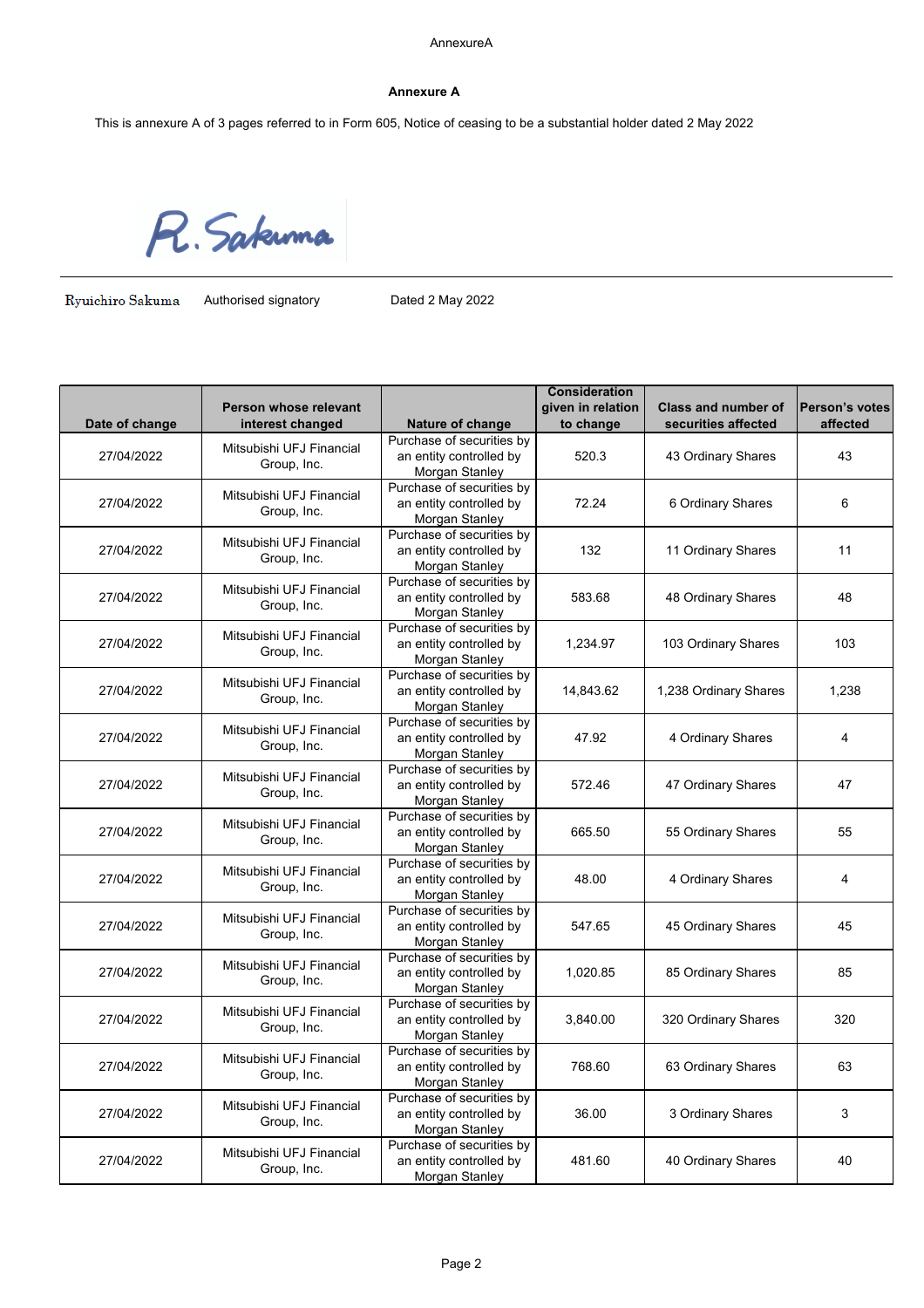# AnnexureA

| 27/04/2022 | Mitsubishi UFJ Financial<br>Group, Inc. | Purchase of securities by<br>an entity controlled by<br>Morgan Stanley | 540.00   | 45 Ordinary Shares  | 45          |
|------------|-----------------------------------------|------------------------------------------------------------------------|----------|---------------------|-------------|
| 27/04/2022 | Mitsubishi UFJ Financial<br>Group, Inc. | Purchase of securities by<br>an entity controlled by<br>Morgan Stanley | 420.70   | 35 Ordinary Shares  | 35          |
| 27/04/2022 | Mitsubishi UFJ Financial<br>Group, Inc. | Purchase of securities by<br>an entity controlled by<br>Morgan Stanley | 690.84   | 57 Ordinary Shares  | 57          |
| 27/04/2022 | Mitsubishi UFJ Financial<br>Group, Inc. | Purchase of securities by<br>an entity controlled by<br>Morgan Stanley | 240.00   | 20 Ordinary Shares  | 20          |
| 27/04/2022 | Mitsubishi UFJ Financial<br>Group, Inc. | Purchase of securities by<br>an entity controlled by<br>Morgan Stanley | 1,147.27 | 94 Ordinary Shares  | 94          |
| 27/04/2022 | Mitsubishi UFJ Financial<br>Group, Inc. | Purchase of securities by<br>an entity controlled by<br>Morgan Stanley | 289.20   | 24 Ordinary Shares  | 24          |
| 27/04/2022 | Mitsubishi UFJ Financial<br>Group, Inc. | Purchase of securities by<br>an entity controlled by<br>Morgan Stanley | 558.90   | 46 Ordinary Shares  | 46          |
| 27/04/2022 | Mitsubishi UFJ Financial<br>Group, Inc. | Purchase of securities by<br>an entity controlled by<br>Morgan Stanley | 549.45   | 45 Ordinary Shares  | 45          |
| 27/04/2022 | Mitsubishi UFJ Financial<br>Group, Inc. | Purchase of securities by<br>an entity controlled by<br>Morgan Stanley | 719.40   | 60 Ordinary Shares  | 60          |
| 27/04/2022 | Mitsubishi UFJ Financial<br>Group, Inc. | Purchase of securities by<br>an entity controlled by<br>Morgan Stanley | 311.74   | 26 Ordinary Shares  | 26          |
| 27/04/2022 | Mitsubishi UFJ Financial<br>Group, Inc. | Purchase of securities by<br>an entity controlled by<br>Morgan Stanley | 96.64    | 8 Ordinary Shares   | 8           |
| 27/04/2022 | Mitsubishi UFJ Financial<br>Group, Inc. | Purchase of securities by<br>an entity controlled by<br>Morgan Stanley | 35.97    | 3 Ordinary Shares   | 3           |
| 27/04/2022 | Mitsubishi UFJ Financial<br>Group, Inc. | Purchase of securities by<br>an entity controlled by<br>Morgan Stanley | 132.44   | 11 Ordinary Shares  | 11          |
| 27/04/2022 | Mitsubishi UFJ Financial<br>Group, Inc. | Purchase of securities by<br>an entity controlled by<br>Morgan Stanley | 12.00    | 1 Ordinary Share    | $\mathbf 1$ |
| 27/04/2022 | Mitsubishi UFJ Financial<br>Group, Inc. | Purchase of securities by<br>an entity controlled by<br>Morgan Stanley | 3,225.31 | 269 Ordinary Shares | 269         |
| 27/04/2022 | Mitsubishi UFJ Financial<br>Group, Inc. | Purchase of securities by<br>an entity controlled by<br>Morgan Stanley | 1,636.14 | 134 Ordinary Shares | 134         |
| 27/04/2022 | Mitsubishi UFJ Financial<br>Group, Inc. | Purchase of securities by<br>an entity controlled by<br>Morgan Stanley | 521.59   | 43 Ordinary Shares  | 43          |
| 27/04/2022 | Mitsubishi UFJ Financial<br>Group, Inc. | Purchase of securities by<br>an entity controlled by<br>Morgan Stanley | 264.00   | 22 Ordinary Shares  | 22          |
| 27/04/2022 | Mitsubishi UFJ Financial<br>Group, Inc. | Purchase of securities by<br>an entity controlled by<br>Morgan Stanley | 108.05   | 9 Ordinary Shares   | 9           |
| 27/04/2022 | Mitsubishi UFJ Financial<br>Group, Inc. | Purchase of securities by<br>an entity controlled by<br>Morgan Stanley | 492.41   | 41 Ordinary Shares  | 41          |
| 27/04/2022 | Mitsubishi UFJ Financial<br>Group, Inc. | Purchase of securities by<br>an entity controlled by<br>Morgan Stanley | 497.13   | 41 Ordinary Shares  | 41          |
| 27/04/2022 | Mitsubishi UFJ Financial<br>Group, Inc. | Purchase of securities by<br>an entity controlled by<br>Morgan Stanley | 713.31   | 59 Ordinary Shares  | 59          |
| 27/04/2022 | Mitsubishi UFJ Financial<br>Group, Inc. | Purchase of securities by<br>an entity controlled by<br>Morgan Stanley | 6,642.46 | 554 Ordinary Shares | 554         |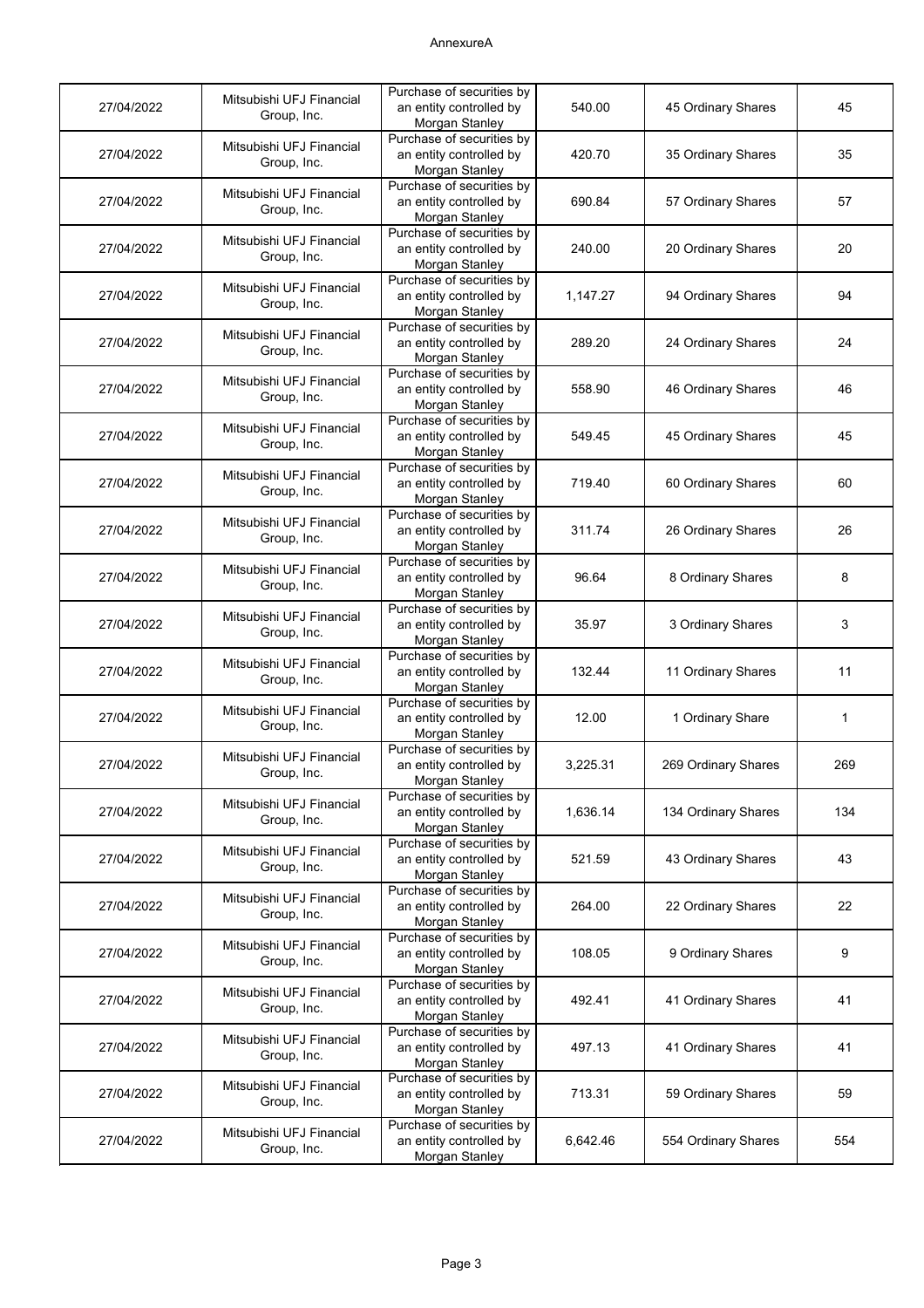# AnnexureA

| 27/04/2022 | Mitsubishi UFJ Financial<br>Group, Inc. | Purchase of securities by<br>an entity controlled by<br>Morgan Stanley                  | 337.40    | 28 Ordinary Shares      | 28          |
|------------|-----------------------------------------|-----------------------------------------------------------------------------------------|-----------|-------------------------|-------------|
| 27/04/2022 | Mitsubishi UFJ Financial<br>Group, Inc. | Purchase of securities by<br>an entity controlled by<br>Morgan Stanley                  | 1,474.77  | 123 Ordinary Shares     | 123         |
| 27/04/2022 | Mitsubishi UFJ Financial<br>Group, Inc. | Purchase of securities by<br>an entity controlled by<br>Morgan Stanley                  | 372.31    | 31 Ordinary Shares      | 31          |
| 27/04/2022 | Mitsubishi UFJ Financial<br>Group, Inc. | Purchase of securities by<br>an entity controlled by<br>Morgan Stanley                  | 1,121.48  | 92 Ordinary Shares      | 92          |
| 27/04/2022 | Mitsubishi UFJ Financial<br>Group, Inc. | Purchase of securities by<br>an entity controlled by<br>Morgan Stanley                  | 12.04     | 1 Ordinary Share        | $\mathbf 1$ |
| 27/04/2022 | Mitsubishi UFJ Financial<br>Group, Inc. | Purchase of securities by<br>an entity controlled by<br>Morgan Stanley                  | 695.42    | 58 Ordinary Shares      | 58          |
| 27/04/2022 | Mitsubishi UFJ Financial<br>Group, Inc. | Purchase of securities by<br>an entity controlled by<br>Morgan Stanley                  | 555.91    | 46 Ordinary Shares      | 46          |
| 27/04/2022 | Mitsubishi UFJ Financial<br>Group, Inc. | Purchase of securities by<br>an entity controlled by<br>Morgan Stanley                  | 18,596.49 | 1,551 Ordinary Shares   | 1,551       |
| 27/04/2022 | Mitsubishi UFJ Financial<br>Group, Inc. | Purchase of securities by<br>an entity controlled by<br><b>Morgan Stanley</b>           | 336.28    | 28 Ordinary Shares      | 28          |
| 27/04/2022 | Mitsubishi UFJ Financial<br>Group, Inc. | Sale of securities by an<br>entity controlled by<br>Morgan Stanley                      | 436.97    | 37 Ordinary Shares      | 37          |
| 27/04/2022 | Mitsubishi UFJ Financial<br>Group, Inc. | Sale of securities by an<br>entity controlled by<br>Morgan Stanley                      | 4,457.40  | 380 Ordinary Shares     | 380         |
| 27/04/2022 | Mitsubishi UFJ Financial<br>Group, Inc. | Sale of securities by an<br>entity controlled by<br>Morgan Stanley                      | 861.40    | 73 Ordinary Shares      | 73          |
| 27/04/2022 | Mitsubishi UFJ Financial<br>Group, Inc. | Sale of securities by an<br>entity controlled by<br>Morgan Stanley                      | 424.44    | 36 Ordinary Shares      | 36          |
| 27/04/2022 | Mitsubishi UFJ Financial<br>Group, Inc. | Sale of securities by an<br>entity controlled by<br>Morgan Stanley                      | 703.80    | 60 Ordinary Shares      | 60          |
| 27/04/2022 | Mitsubishi UFJ Financial<br>Group, Inc. | Sale of securities by an<br>entity controlled by<br>Morgan Stanley                      | 2,674.44  | 228 Ordinary Shares     | 228         |
| 27/04/2022 | Mitsubishi UFJ Financial<br>Group, Inc. | Sale of securities by an<br>entity controlled by<br>Morgan Stanley                      | 225.34    | 19 Ordinary Shares      | 19          |
| 27/04/2022 | Mitsubishi UFJ Financial<br>Group, Inc. | Sale of securities by an<br>entity controlled by<br>Morgan Stanley                      | 11,976.33 | 1,021 Ordinary Shares   | 1,021       |
| 27/04/2022 | Mitsubishi UFJ Financial<br>Group, Inc. | Sale of securities by an<br>entity controlled by<br>Morgan Stanley                      | 2,322.54  | 198 Ordinary Shares     | 198         |
| 27/04/2022 | Mitsubishi UFJ Financial<br>Group, Inc. | Sale of securities by an<br>entity controlled by<br>Morgan Stanley                      | 747.18    | 63 Ordinary Shares      | 63          |
| 27/04/2022 | Mitsubishi UFJ Financial<br>Group, Inc. | Collateral Returned by an<br>entity controlled by<br>Morgan Stanley - see<br>Annexure B | N/A       | 679,891 Ordinary Shares | 679,891     |